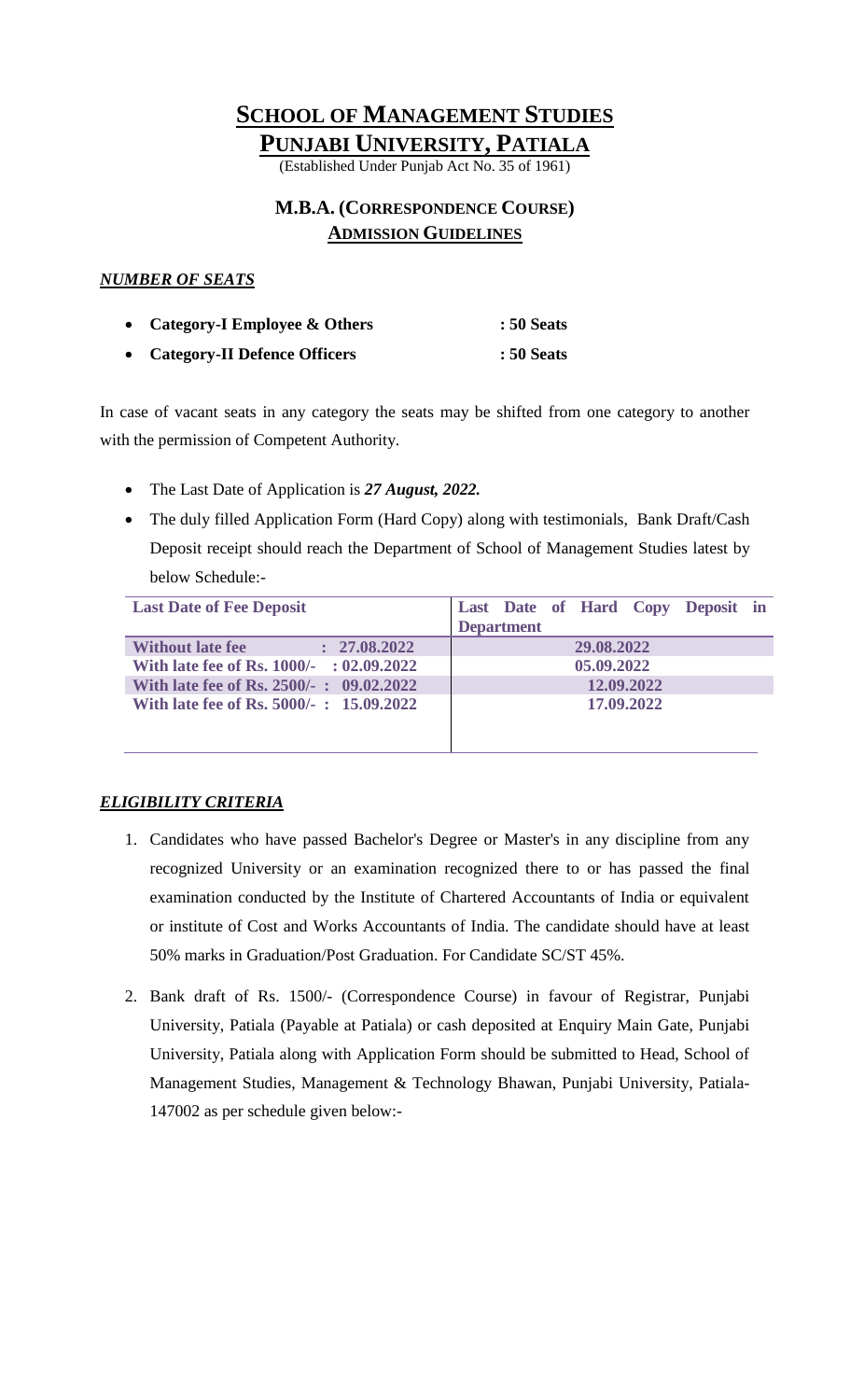# **INSTRUCTIONS FOR ALL CATEGORIES**

## *List of Certificates to be attached with Application Form (as copy)*

- **1.** Copy of B.A./B.Sc./B.E./M.A./M.Com/M.E./or equivalent examination, marks and degree for candidates claiming admission on the basis of academic qualifications.
- **2.** The candidate who will be selected for admission to the course will have to submit migrate certificate/No objection certificate from the University/Institution last attended.
- **3.** Copy of certificate of NDA/IMA or any other equivalent course, viz OTS/OTA Indian Air Force Academy/Naval Academy with a copy of one of the seven courses mentioned that
	- a) Defence Service Staff College Course
	- b) Technical Staff Officers Course
	- c) Long Defence Management Course
	- d) Senior Defence Management Course
	- e) High Command Course
	- f) Advanced Air Armament Staff Officers Course
	- g) Specialized Advanced Course of various Armed Services
- **4.** In case of Defence Officers, it is to be submitted through the Director General (Resettled) Ministry of Defence, Govt. of India, West Block IV, Sector-I, R.K. Puram. New Delhi. Or

Approval of Serving Formation Head

- **5.** No objection certificate from the employer.
- **6.** Copy of Aadhar Card.

**Note:** Incomplete forms shall be rejected straightway.

*Candidates should follow below-mentioned steps in order to apply:*

| Step-1 | <b>Download &amp; Print Application Form</b>                                                                  |
|--------|---------------------------------------------------------------------------------------------------------------|
| Step-2 | Fill with own handwriting                                                                                     |
| Step-3 | Pay Fee On University Cash Counter/ Bank Draft                                                                |
| Step-4 | Deposit Application Form along with application fee by hand or<br>through speed post on the following address |

*Postal Address:-* **Superintendent School of Management Studies Management & Technology Bhawan (New Building) Punjabi University, Patiala-147002 Phone No: 01755136207**